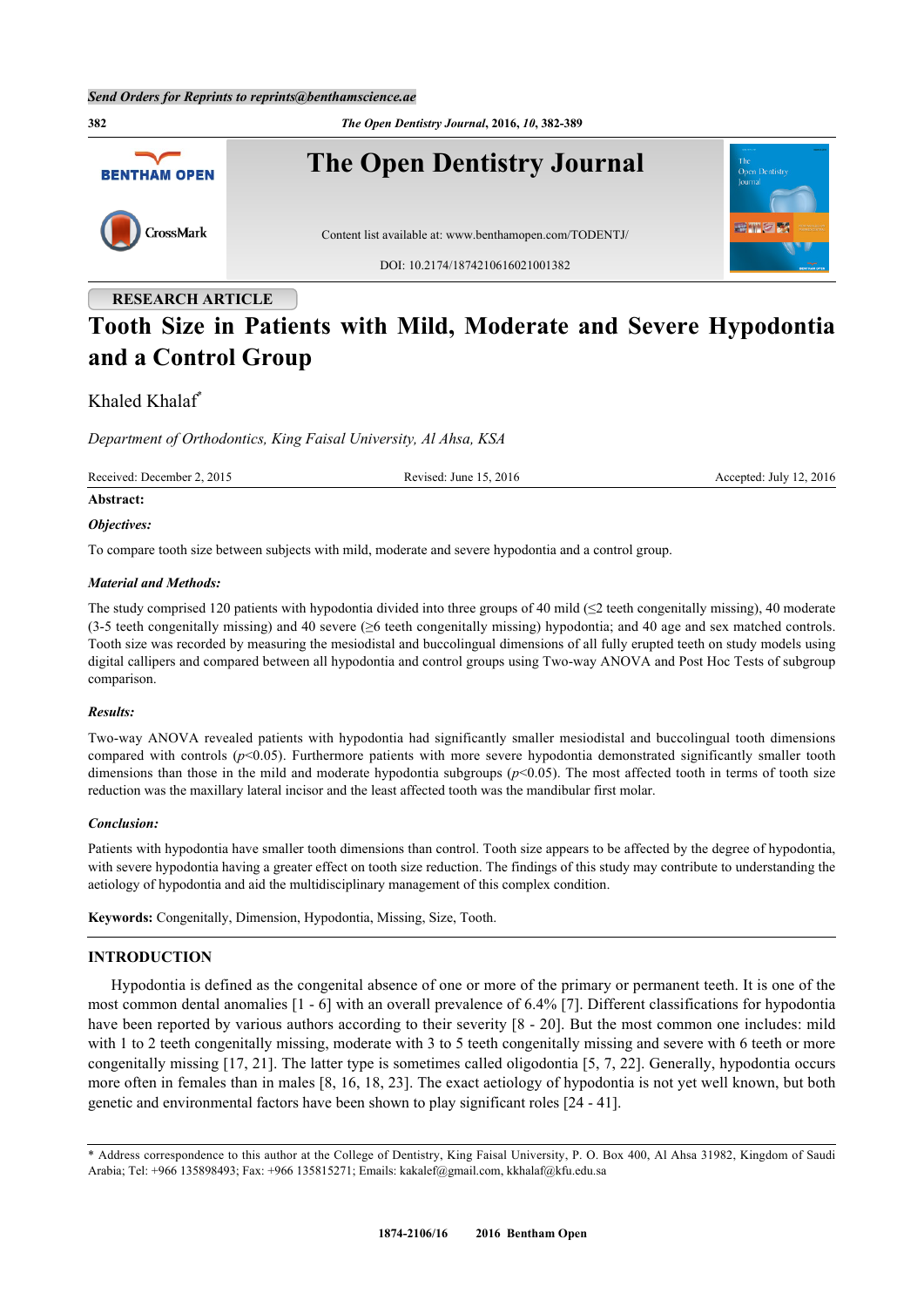Hypodontia can occur as an isolated dental anomaly or as part of a syndrome. It has been reported that non-syndromic hypodontia occurs in association with other dental anomalies such as delayed eruption of the remaining permanent teeth, reduction in crown and root tooth dimensions, retained primary teeth, ectopic permanent maxillary canines, transposition and rotation of teeth, taurodontism and peg-shaped maxillary lateral incisors and reduced alveolar bone [\[1](#page-5-0), [5,](#page-5-4) [13](#page-5-5) - [15](#page-6-8), [37,](#page-7-1) [38,](#page-7-2) [42](#page-7-3) - [48](#page-7-4)]. The association between hypodontia and a reduction in tooth size of the remaining dentition (microdontia) has been reported by some studies [\[15](#page-6-8), [17](#page-6-1), [25,](#page-6-9) [37,](#page-7-1) [38](#page-7-2), [43](#page-7-5), [46,](#page-7-6) [49\]](#page-7-7), but others were unable to find such an association[[50](#page-7-8) - [52](#page-7-9)]. Furthermore, none of the previous studies have investigated the impact of the severity of hypodontia on tooth size changes of the remaining teeth using the most common classification method of hypodontia and the most common tooth size dimensions namely mesiodistal (MD) and buccolingual (BL) measurements. Therefore, it was important to carry out the present study due to the importance of gaining a detailed knowledge about tooth size of the remaining dentition of patients with hypodontia to aid the diagnosis and treatment planning of this complex dental anomaly which often requires a multidisciplinary approach. Moreover, this knowledge will help to better understand the aetiology of hypodontia.

## **MATERIAL AND METHODS**

A sample size calculation was carried out to determine the number of subjects required in each comparison group of interest. It was found that 20 subjects will be required in each subgroup to detect a clinically significant difference of 0.9 mm with 0.05 alpha and 0.2 beta. The study sample consisted of 120 patients with hypodontia divided into three groups of 40 mild ( $\leq$  teeth congenitally missing excluding third molars), 40 moderate (3-5 teeth congenitally missing excluding third molars) and 40 severe (≥6 teeth congenitally missing excluding third molars) hypodontia; and 40 age and sex matched controls, but with a full complement of the permanent dentition. Each subgroup contained 20 males and 20 females. All hypodontia patients were selected from the Joint Hypodontia Clinic at Aberdeen Dental Hospital, Aberdeen, UK and the control group was selected retrospectively and consecutively from the staff Orthodontic Treatment Waiting List. All subjects were Caucasians, without general medical conditions or syndromes, had no supernumerary teeth and no previous orthodontic treatment. The patient's notes and OPT radiographs were examined to ensure that all patient's details were correct and all the inclusion criteria were met with accuracy including, the congenital absence of teeth for the hypodontia individuals. The age range for the whole sample was 12-18 years and the mean age of the hypodontia group was 13.94 years (standard deviation (SD) 1.8 years) compared with a mean of 14.20 years (SD 2.1 years) for the controls. Study models were constructed for all 160 subjects. The mesiodistal (MD) and buccolingual (BL) measurements were taken from the dental casts of all permanent teeth, excluding the third molars, that were fully erupted, without carious cavities, restorations, excessive tooth wear or severe crowding. The mesiodistal diameter of each tooth was measured with the aid of a digital calliper (Digital Calliper, 0-150 mm, Linear Tools 2001) up to the 2nd decimal digit and as described by Moorrees and Reed [[53](#page-7-10)]. The buccolingual diameter was defined as the maximum length between the buccal and lingual surfaces of the clinical crown of each tooth and perpendicular to the mesiodistal diameter. All measurements were carried out by one trained operator (KK) twice and the mean value of the two measurements was used. Measurement repeatability was assessed using limits of agreement. The mean and standard deviation of the differences were used to construct a range of agreement within which 95% of the differences in measurements would lie. The method error was carried out on six tooth types from both jaws. The teeth were obtained from 20 randomly selected study models of which 10 were hypodontia patients and 10 control subjects. The teeth were measured twice 4 weeks apart for intra-operator repeatability. There was no systematic bias as the paired sample *t*-test of the differences between the double recordings showed none of the differences were statistically significant  $(p > 0.05)$ . With regard to the random error the method showed a high level of repeatability with a maximum value of the repeatability coefficient of 0.39 mm.

#### **Statistical Analysis**

Statistical analyses were carried out using the Statistical Package for Social Sciences (SPSS Inc., Chicago, Illinois, USA) version 17.0. Distribution of the data was tested using Kolmogorov-Smirnov test which showed a normal distribution ( $p > 0.05$ ) and therefore, parametric tests were used. Comparison between the study and control groups was performed using two-way ANOVA. As the study involved multiple comparisons the subsequent *p* values were corrected by multiplying the *p* values by the number of tests.

#### **RESULTS**

Two-way ANOVA revealed no significant interaction between Group and Gender as factor variables and therefore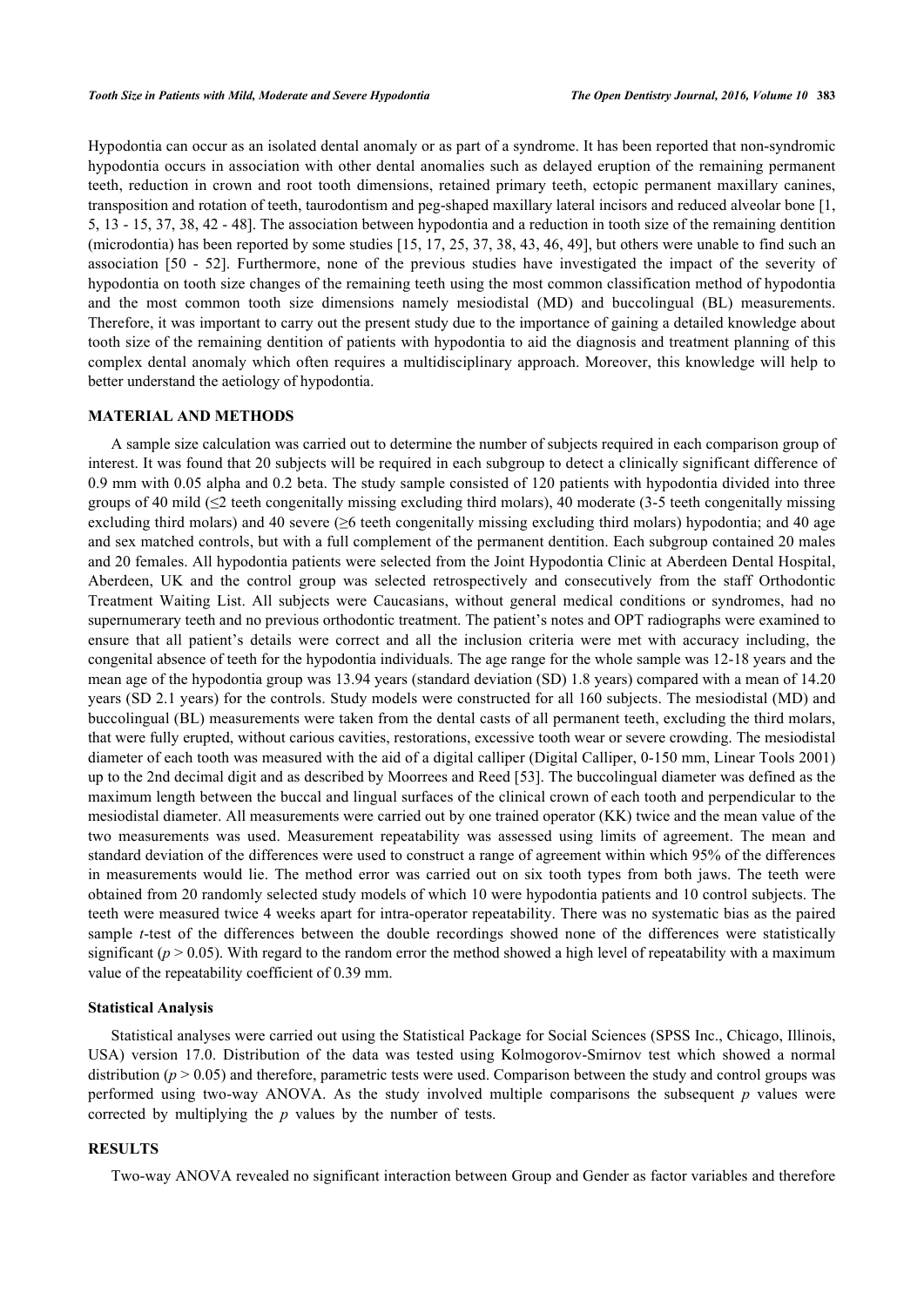groups were compared regardless of genders. Gender differences (within groups) indicated that the males showed larger measurements than females although few findings reached statistical significance.

Table **[1](#page-2-0)** shows comparison of the mesiodistal and buccolingual measurements of the maxillary and mandibular teeth of the mild, moderate and severe hypodontia groups with controls and Table **[2](#page-2-1)** shows Post Hoc Tests of the subgroup comparisons of the mesiodistal and buccolingual measurements of the maxillary and mandibular teeth. Table **[3](#page-3-0)** shows percentage reduction in the mesiodistal and buccolingual tooth dimensions of hypodontia patients compared with controls.

| <b>Tooth</b>   | <b>Measurement</b> | <b>Group I</b>   |             | <b>Group II</b>  |             | <b>Group III</b> |              | <b>Group IV</b>  |             | P-value      |
|----------------|--------------------|------------------|-------------|------------------|-------------|------------------|--------------|------------------|-------------|--------------|
|                |                    | $Mean \pm SD$    | $\mathbf N$ | $Mean \pm SD$    | $\mathbf N$ | $Mean \pm SD$    | $\mathbf{N}$ | $Mean \pm SD$    | $\mathbf N$ |              |
| U1             | <b>MD</b>          | $7.89 \pm 0.53$  | 40          | $7.20 \pm 0.80$  | 39          | $6.71 \pm 0.79$  | 40           | $8.14 \pm 0.67$  | 40          | ${}_{0.001}$ |
|                | BL                 | $6.51 \pm 0.70$  | 40          | $6.20 \pm 0.64$  | 39          | $5.59 \pm 0.86$  | 40           | $7.05 \pm 0.37$  | 40          | ${}_{0.001}$ |
| U <sub>2</sub> | <b>MD</b>          | $5.32 \pm 1.01$  | 25          | $4.87 \pm 0.80$  | 24          | $4.25 \pm 1.14$  | 22           | $6.28 \pm 0.55$  | 40          | ${}< 0.001$  |
|                | BL                 | $5.46 \pm 0.63$  | 25          | $5.40 \pm 0.96$  | 24          | $4.31 \pm 0.78$  | 21           | $6.12 \pm 0.47$  | 40          | ${}_{0.001}$ |
| U <sub>3</sub> | <b>MD</b>          | $6.99 \pm 0.52$  | 40          | $6.65 \pm 0.66$  | 36          | $6.25 \pm 0.64$  | 34           | $7.07 \pm 0.59$  | 40          | 0.334        |
|                | <b>BL</b>          | $7.23 \pm 0.84$  | 40          | $6.94 \pm 0.87$  | 36          | $6.31 \pm 0.66$  | 34           | $7.90 \pm 0.58$  | 40          | ${}_{0.001}$ |
| U <sub>4</sub> | <b>MD</b>          | $5.76 \pm 0.50$  | 40          | $5.29 \pm 0.73$  | 38          | $4.96 \pm 0.50$  | 19           | $6.01 \pm 0.41$  | 40          | ${}_{0.001}$ |
|                | BL                 | $8.57 \pm 0.66$  | 40          | $8.19 \pm 0.73$  | 38          | $7.32 \pm 0.52$  | 21           | $9.31 \pm 0.48$  | 40          | ${}_{0.001}$ |
| U <sub>5</sub> | <b>MD</b>          | $5.74 \pm 0.54$  | 39          | $5.39 \pm 0.65$  | 34          | $5.02 \pm 0.48$  | 22           | $5.94 \pm 0.60$  | 40          | ${}< 0.001$  |
|                | BL                 | $8.73 \pm 0.64$  | 39          | $8.39 \pm 0.71$  | 35          | $8.08 \pm 0.60$  | 22           | $9.45 \pm 0.37$  | 40          | ${}_{0.001}$ |
| U <sub>6</sub> | <b>MD</b>          | $9.64 \pm 0.68$  | 40          | $9.00 \pm 0.79$  | 39          | $8.57 \pm 0.89$  | 36           | $9.78 \pm 0.48$  | 40          | ${}_{0.001}$ |
|                | <b>BL</b>          | $10.90 \pm 0.59$ | 40          | $10.53 \pm 0.72$ | 39          | $9.89 \pm 0.49$  | 35           | $11.02 \pm 0.39$ | 40          | ${}_{0.001}$ |
| L1             | <b>MD</b>          | $5.11 \pm 0.53$  | 39          | $4.56 \pm 0.76$  | 35          | $4.25 \pm 0.69$  | 29           | $5.18 \pm 0.50$  | 40          | ${}_{0.001}$ |
|                | BL                 | $5.42 \pm 0.79$  | 39          | $5.26 \pm 0.60$  | 35          | $4.64 \pm 0.48$  | 29           | $6.01 \pm 0.36$  | 40          | ${}_{0.001}$ |
| L2             | <b>MD</b>          | $5.49 \pm 0.56$  | 40          | $4.83 \pm 0.57$  | 39          | $4.60 \pm 0.67$  | 33           | $5.50 \pm 0.39$  | 40          | ${}_{0.001}$ |
|                | BL                 | $5.86 \pm 0.74$  | 40          | $5.57 \pm 0.54$  | 39          | $5.00 \pm 0.69$  | 34           | $6.21 \pm 0.34$  | 40          | ${}_{0.001}$ |
| L <sub>3</sub> | <b>MD</b>          | $6.16 \pm 0.60$  | 40          | $5.59 \pm 0.56$  | 40          | $5.35 \pm 0.47$  | 38           | $6.45 \pm 0.40$  | 40          | ${}_{0.001}$ |
|                | BL                 | $6.73 \pm 0.83$  | 40          | $6.56 \pm 0.63$  | 40          | $5.83 \pm 0.68$  | 38           | $7.38 \pm 0.43$  | 40          | ${}_{0.001}$ |
| L4             | <b>MD</b>          | $6.14 \pm 0.65$  | 40          | $5.57 \pm 0.80$  | 39          | $5.40 \pm 0.55$  | 28           | $6.55 \pm 0.50$  | 40          | ${}_{0.001}$ |
|                | <b>BL</b>          | $7.51 \pm 0.59$  | 40          | $7.51 \pm 0.61$  | 39          | $7.03 \pm 0.38$  | 28           | $8.03 \pm 0.42$  | 40          | ${}_{0.001}$ |
| L <sub>5</sub> | <b>MD</b>          | $6.43 \pm 0.61$  | 36          | $5.80 \pm 0.98$  | 25          | $5.46 \pm 0.76$  | 9            | $6.53 \pm 0.57$  | 40          | ${}_{0.001}$ |
|                | <b>BL</b>          | $8.09 \pm 0.58$  | 36          | $7.77 \pm 0.90$  | 24          | $7.18 \pm 0.70$  | 9            | $8.56 \pm 0.33$  | 40          | ${}_{0.001}$ |
| L <sub>6</sub> | <b>MD</b>          | $9.87 \pm 0.85$  | 40          | $9.44 \pm 0.76$  | 39          | $8.88 \pm 0.74$  | 37           | $9.94 \pm 0.52$  | 40          | ${}_{0.001}$ |
|                | BL                 | $10.26 \pm 0.60$ | 40          | $10.05 \pm 0.62$ | 40          | $9.40 \pm 0.58$  | 37           | $10.30 \pm 0.42$ | 40          | ${}_{0.001}$ |

<span id="page-2-0"></span>

| Table 1. Comparison of mesiodistal and buccolingual measurements of the maxillary and mandibular teeth according to |  |  |  |  |  |
|---------------------------------------------------------------------------------------------------------------------|--|--|--|--|--|
| severity of hypodontia.                                                                                             |  |  |  |  |  |

U: upper; L: lower; SD: standard deviation; group I: mild hypodontia; group II: moderate hypodontia; group III: severe hypodontia; and group IV: normal controls; MD: mesiodistal; BL: buccolingual.

<span id="page-2-1"></span>

|                   | Table 2. Post Hoc Tests of subgroup comparison of mesiodistal and buccolingual measurements of the maxillary and |  |  |  |  |
|-------------------|------------------------------------------------------------------------------------------------------------------|--|--|--|--|
| mandibular teeth. |                                                                                                                  |  |  |  |  |

| Tooth          | <b>Measurement</b> | <b>Subgroup comparisons</b> |              |              |              |              |              |  |  |  |
|----------------|--------------------|-----------------------------|--------------|--------------|--------------|--------------|--------------|--|--|--|
|                |                    | $I-II$                      | $I-III$      | $I-IV$       | н-ш          | $II$ -IV     | $III$ -IV    |  |  |  |
| U1             | MD                 | ${}_{0.001}$                | ${}_{0.001}$ | ${}_{0.001}$ | ${}_{0.001}$ | ${}_{0.001}$ | ${}_{0.001}$ |  |  |  |
|                | BL                 | .024                        | ${}_{0.001}$ | ${}_{0.001}$ | ${}_{0.001}$ | ${}_{0.001}$ | ${}_{0.001}$ |  |  |  |
| U <sub>2</sub> | MD                 | .058                        | ${}_{0.001}$ | ${}_{0.001}$ | .012         | ${}_{0.001}$ | ${}_{0.001}$ |  |  |  |
|                | BL                 | .747                        | ${}_{0.001}$ | ${}_{0.001}$ | ${}_{0.001}$ | ${}_{0.001}$ | ${}_{0.001}$ |  |  |  |
| U <sub>3</sub> | MD                 | .161                        | .905         | .991         | .144         | .158         | .914         |  |  |  |
|                | BL                 | .073                        | ${}_{0.001}$ | ${}_{0.001}$ | ${}_{0.001}$ | ${}_{0.001}$ | ${}_{0.001}$ |  |  |  |
| U <sub>4</sub> | MD                 | ${}_{0.001}$                | ${}_{0.001}$ | .012         | .010         | ${}_{0.001}$ | ${}_{0.001}$ |  |  |  |
|                | BL                 | .006                        | ${}_{0.001}$ | ${}_{0.001}$ | ${}_{0.001}$ | ${}_{0.001}$ | ${}_{0.001}$ |  |  |  |
| U <sub>5</sub> | MD                 | .001                        | ${}_{0.001}$ | .040         | .002         | ${}_{0.001}$ | ${}_{0.001}$ |  |  |  |
|                | BL                 | .016                        | ${}_{0.001}$ | ${}_{0.001}$ | .049         | ${}_{0.001}$ | ${}_{0.001}$ |  |  |  |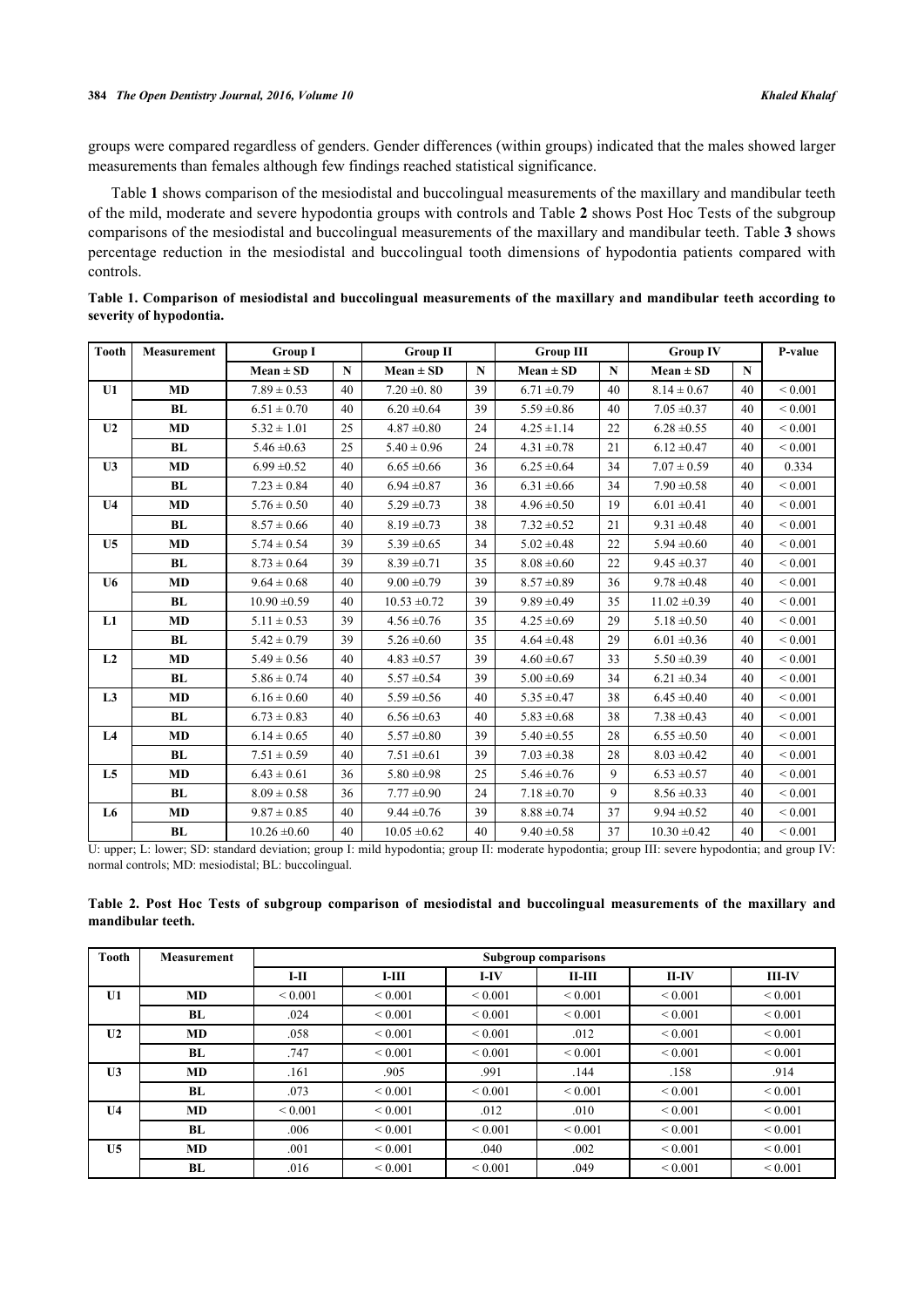*(Table 2) contd.....*

| Tooth          | <b>Measurement</b> | <b>Subgroup comparisons</b> |              |              |              |              |              |  |  |
|----------------|--------------------|-----------------------------|--------------|--------------|--------------|--------------|--------------|--|--|
|                |                    | $I-II$                      | $I-III$      | $I-IV$       | $II-III$     | $II$ -IV     | $III$ -IV    |  |  |
| U6             | MD                 | ${}_{0.001}$                | ${}_{0.001}$ | .380         | .007         | ${}_{0.001}$ | ${}_{0.001}$ |  |  |
|                | BL                 | .002                        | ${}_{0.001}$ | .276         | ${}_{0.001}$ | ${}_{0.001}$ | ${}_{0.001}$ |  |  |
| L1             | <b>MD</b>          | ${}_{0.001}$                | ${}_{0.001}$ | .541         | .020         | ${}_{0.001}$ | ${}_{0.001}$ |  |  |
|                | BL                 | .185                        | ${}_{0.001}$ | ${}_{0.001}$ | ${}_{0.001}$ | ${}_{0.001}$ | ${}_{0.001}$ |  |  |
| L2             | <b>MD</b>          | ${}_{0.001}$                | ${}_{0.001}$ | .938         | .055         | ${}_{0.001}$ | ${}_{0.001}$ |  |  |
|                | <b>BL</b>          | .016                        | ${}_{0.001}$ | .003         | ${}_{0.001}$ | ${}_{0.001}$ | ${}_{0.001}$ |  |  |
| L <sub>3</sub> | <b>MD</b>          | ${}_{0.001}$                | ${}_{0.001}$ | .007         | .026         | ${}_{0.001}$ | ${}_{0.001}$ |  |  |
|                | BL                 | .249                        | ${}_{0.001}$ | ${}_{0.001}$ | ${}_{0.001}$ | ${}_{0.001}$ | ${}_{0.001}$ |  |  |
| L <sub>4</sub> | <b>MD</b>          | ${}_{0.001}$                | ${}_{0.001}$ | .002         | .220         | ${}< 0.001$  | ${}< 0.001$  |  |  |
|                | BL                 | .975                        | ${}_{0.001}$ | ${}_{0.001}$ | ${}_{0.001}$ | ${}_{0.001}$ | ${}_{0.001}$ |  |  |
| L <sub>5</sub> | <b>MD</b>          | ${}_{0.001}$                | ${}_{0.001}$ | .423         | .106         | ${}_{0.001}$ | ${}_{0.001}$ |  |  |
|                | BL                 | .042                        | ${}_{0.001}$ | .001         | .013         | ${}_{0.001}$ | ${}_{0.001}$ |  |  |
| L6             | MD                 | .004                        | ${}_{0.001}$ | .624         | ${}< 0.001$  | .001         | ${}< 0.001$  |  |  |
|                | BL                 | .087                        | ${}< 0.001$  | .700         | ${}< 0.001$  | .037         | ${}< 0.001$  |  |  |

U: upper; L: lower; group I: mild hypodontia; group II: moderate hypodontia; group III: severe hypodontia; and group IV: normal controls; MD: mesiodistal; BL: buccolingual.

As it can be seen from Tables **[1](#page-2-0)**-**[3](#page-3-0)** all hypodontia patients had statistically significantly smaller MD and BL tooth dimensions than those in the control except MD of the maxillary canine in all hypodontia groups and the following measurements in the mild hypodontia group: MD and BL of the first molars and MD of the mandibular incisors and mandibular second premolar. In addition, severe hypodontia group had greater reduction in the MD and BL measurements than moderate hypodontia group and this in turn had a greater reduction in the aforementioned measurements than mild hypodontia group when compared with controls. The ranges for percentage reduction in the mesiodistal tooth dimension of the mild, moderate and severe hypodontia groups were 0.72-15.32%, 4.91-22.47% and 10.65-32.35% respectively; and the ranges for percentage reduction in the buccolingual tooth dimension of the mild, moderate and severe hypodontia groups were 0.45-11.85%, 2.48-12.51% and 8.79-29.53% respectively. The most affected tooth in terms of tooth size reduction was found to be the maxillary lateral incisor and the least affected tooth was the mandibular first molar.

<span id="page-3-0"></span>

|           | Table 3. Percentage reduction in the mesiodistal and buccolingual tooth dimensions of hypodontia patients compared with |  |  |  |
|-----------|-------------------------------------------------------------------------------------------------------------------------|--|--|--|
| controls. |                                                                                                                         |  |  |  |

| <b>Tooth</b>   | Mild hypodontia |       |       | Moderate hypodontia | Severe hypodontia |       |  |
|----------------|-----------------|-------|-------|---------------------|-------------------|-------|--|
|                | MD              | BL    | MD    | BL                  | MD                | BL    |  |
| U1             | 3.16            | 7.62  | 8.74  | 12.03               | 14.89             | 20.72 |  |
| U <sub>2</sub> | 15.32           | 11.85 | 22.47 | 10.80               | 32.35             | 29.53 |  |
| U <sub>3</sub> | 1.10            | 8.44  | 4.91  | 12.15               | 10.65             | 20.04 |  |
| U <sub>4</sub> | 4.14            | 7.98  | 12.02 | 12.07               | 17.40             | 21.42 |  |
| U <sub>5</sub> | 3.42            | 7.65  | 9.19  | 11.18               | 15.49             | 14.52 |  |
| U6             | 1.35            | 1.13  | 7.95  | 4.47                | 12.32             | 10.29 |  |
| L1             | 1.40            | 9.77  | 11.87 | 12.51               | 17.86             | 22.71 |  |
| L2             | 0.16            | 5.70  | 12.25 | 10.33               | 16.36             | 19.45 |  |
| L <sub>3</sub> | 4.58            | 8.85  | 13.33 | 11.08               | 17.11             | 20.95 |  |
| L4             | 6.21            | 6.48  | 14.96 | 6.52                | 17.60             | 12.43 |  |
| L5             | 1.53            | 5.57  | 11.21 | 9.33                | 16.46             | 16.13 |  |
| L6             | 0.72            | 0.45  | 5.10  | 2.48                | 10.66             | 8.79  |  |

U: upper; L: lower; MD: mesiodistal; BL: buccolingual.

## **DISCUSSION**

The current study has shown, generally, there were no statistically significant differences in the MD and BL tooth size dimensions between males and females. Similar findings were also reported by many other previous investigations [\[13](#page-5-5), [15](#page-6-8), [46](#page-7-6), [49,](#page-7-7) [54\]](#page-7-11) but, Brook *et al*. [[38\]](#page-7-2), have shown sexual dimorphism for the canine teeth of the hypodontia groups in comparison with controls with males having a greater tooth size difference. They attributed this difference due to the fact that tooth size of the canine teeth in normal males are greater than that in normal females.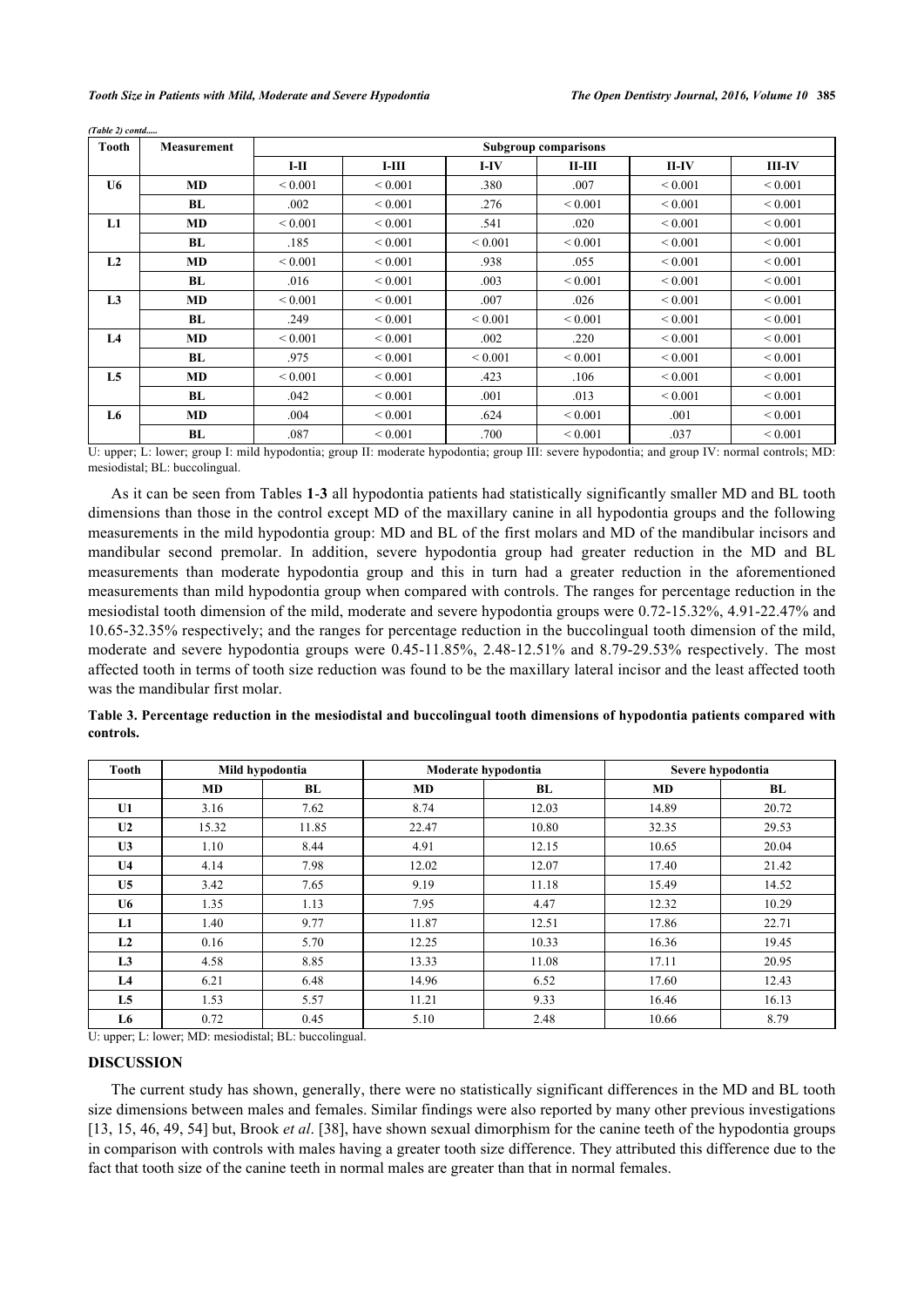In the current study the congenital absence of teeth was found to be associated with reduction in the MD and BL dimensions of the remaining dentition when patients with hypodontia were compared with controls. This finding agrees with previous studies [[13,](#page-5-5) [15,](#page-6-8) [25,](#page-6-9) [38,](#page-7-2) [46,](#page-7-6) [49,](#page-7-7) [54\]](#page-7-11) which have shown an association between hypodontia and microdontia of the remaining dentition. Furthermore, McKeown and her co-workers[[46](#page-7-6)] found the unaffected relatives of hypodontia patients were also affected by microdontia, indicating that hypodontia and microdontia may form parts of a genetically determined condition. But, Wisth *et al*. [[50\]](#page-7-8), were unable to find statistically significant differences in the mesiodistal dimension between a hypodontia and a control group. Careful inspection of our findings does show that our findings corresponds fairly well with Wisth's *et al*., study as the latter authors investigated only the MD dimension of the first molars and central incisors and their study group was predominantly of mild hypodontia with one or two teeth congenitally missing. Küchler *et al*. [[51\]](#page-7-12), in their study of clinical records and orthopantamograms from 1198 patients treated at the Federal University of Rio de Janeiro's Continuing Education Clinical Program in Pediatric Dentistry were unable to find a statistically significant difference in tooth size between 56 hypodontia patients and 111 control subjects. The difference between the findings of our study and those of the latter one was due to the fact that the latter study did investigate tooth size of only the maxillary lateral incisors using a clinical observation, rather than odontometric measurements, which is subjective in nature and thus prone to great inaccuracy. Chung *et al*.[[52\]](#page-7-9), reported that hypodontia was not associated with changes in tooth size. The difference between this study's finding and the findings in our study may be attributed to the differences between the two studies in term of sampling whereby Chung's *et al*., sample was a referred orthodontic population, racial differences where Chung's *et al*., sample was a Korean population and the control used in Chung's *et al*., study was a historical control obtained from 94 Korean adults with a Class I normal occlusion [[55\]](#page-7-13). Moreover, Chung's *et al*., investigated only the MD dimension of the remaining dentition in a predominantly mild hypodontia group.

Another finding in the current study was that, as the severity of hypodontia has increased the impact on tooth size reduction of the remaining dentition has also increased. This finding was in accordance with previous investigations [\[49](#page-7-7), [56](#page-7-14)]. In contrast to these findings Brook *et al*. [\[38](#page-7-2)], did find a correlation between the extent of tooth size reduction and the number of congenitally missing teeth in hypodontia patients, but this was not statistically significant when males and females were treated separately. This was most probably due to the smaller sample size when the sexes were considered independently. The moderate hypodontia group in the current study has shown less statistically significant differences of tooth size reduction than that in Gungor and Turkkahraman's study [\[49](#page-7-7)] and the opposite holds true for the severe hypodontia group. This may be explained by the different criteria used to classify the mild hypodontia group in the two studies whereby Gungor and Turkkahraman classified the mild hypodontia subjects as those who had 2-5 congenitally missing teeth and thus patients with one congenitally missing tooth were not considered in their mild hypodontia group which may have enhanced the strength of the relationship between tooth size reduction and the number of congenitally missing teeth. With regards to the greater number of statistically significant differences of tooth size reduction in the current study than in Gungor and Turkkahraman's study, this may be attributed to the smaller sample size of the severe hypodontia male subgroup in the latter study which did not allow for some of the differences to reach the statistical significance levels.

One interesting finding in the current study was that more buccolingual dimensions were found to be reduced in the mild hypodontia group than in moderate and severe hypodontia groups when compared with controls. This may suggest a different aetiology for the mild hypodontia group to that for moderate and severe hypodontia groups. Considering that in developing teeth, the mesiodistal dimension is determined before the labiolingual one [\[17\]](#page-6-1) and that both genetic and environmental factors have been shown to play significant roles in the aetiology of hypodontia [[24](#page-6-7) - [41\]](#page-7-0) it may be that the environmental factors play a more significant role in the aetiology of mild hypodontia in comparison with moderate and severe hypodontia.

In this study, the greatest tooth size reduction for both MD and BL dimensions was found for the maxillary lateral incisors. Similar finding was reported by previous studies, but for only the MD dimension [[38](#page-7-2), [49](#page-7-7)]. The differences between studies for the impact of congenitally missing teeth on reduction of the BL dimension may be attributed to its later completion of development compared with the MD dimension[[57](#page-7-15)] which makes it more prone to the environmental insults and thus a greater variability.

The results of this study will help the multidisciplinary team to manage patients with hypodontia during all stages including the diagnosis, treatment planning and carrying out the treatment. Space analysis as well as Kestling set-ups should carefully be carried out in hypodontia patients to arrive at an optimal treatment plan and decide whether to open, close or redistribute spaces. Intra-arch spaces in hypodontia patients are often greater than the number of congenitally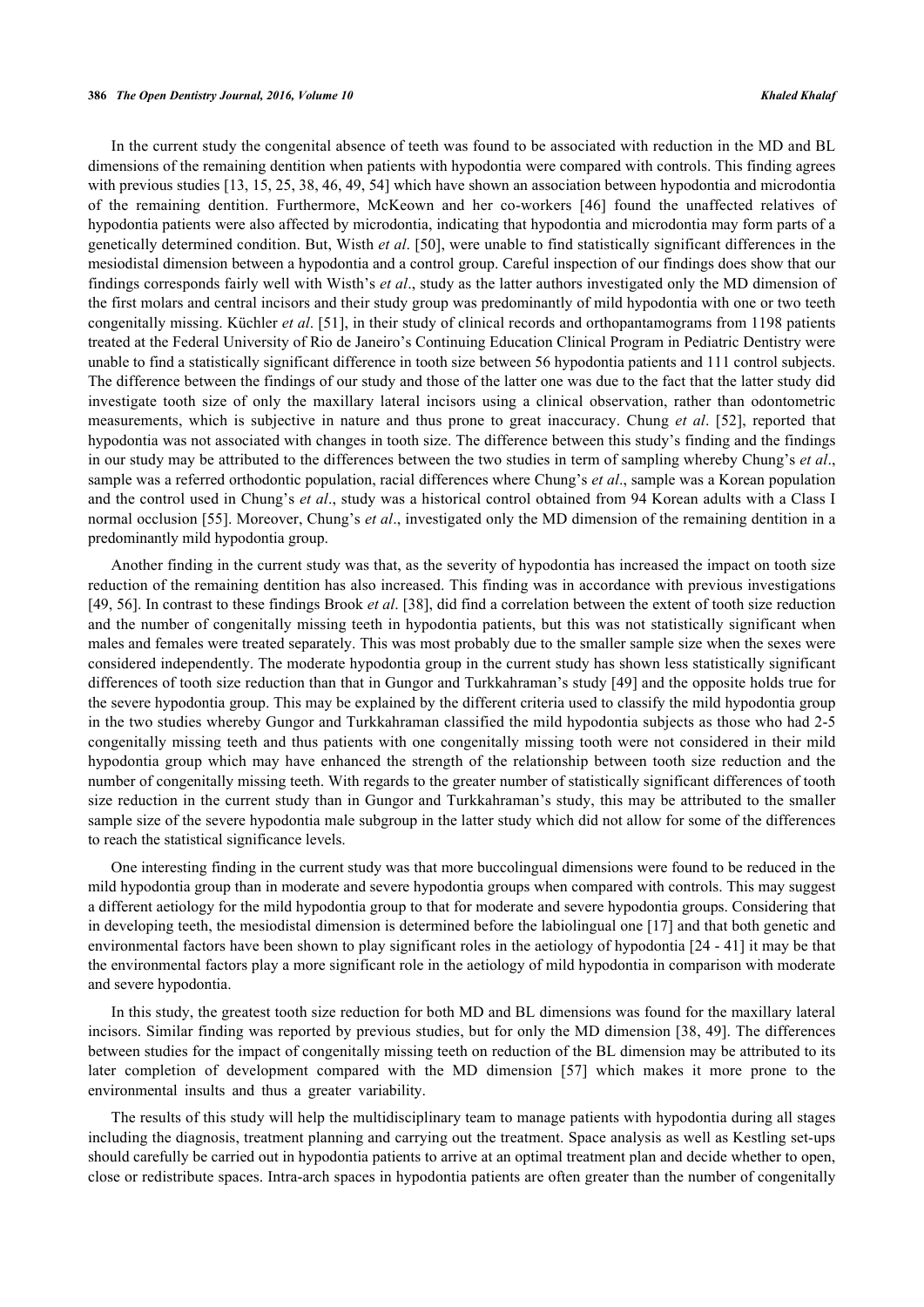missing teeth and especially so as the severity of the condition increases due to the extra spaces available from the reduced MD dimensions of the remaining teeth. Moreover, reduction of tooth size in hypodontia patients will make tooth movements more anchorage demanding and accurate placement of the brackets more challenging to the orthodontist. Furthermore, Composite build-ups in hypodontia patients are often required by the restorative dentist to close the excessive spaces, improve tooth form and allow for a good inter-arch relationship.

# **CONCLUSION**

- 1. Patients with hypodontia had smaller mesiodistal and buccolingual tooth dimensions than control.
- 2. The more severe the hypodontia the greater reduction in tooth size of the remaining dentition.
- 3. The most affected tooth in terms of tooth size reduction was the maxillary lateral incisor and the least affected tooth was the mandibular first molar.

# **CONFLICT OF INTEREST**

The author confirms that this article content has no conflict of interest.

# **ACKNOWLEDGEMENTS**

Declared none.

# **REFERENCES**

<span id="page-5-0"></span>[1] Bäckman B, Wahlin YB. Variations in number and morphology of permanent teeth in 7-year-old Swedish children. Int J Paediatr Dent 2001;  $11(1): 11-7.$ 

[\[http://dx.doi.org/10.1046/j.1365-263x.2001.00205.x\]](http://dx.doi.org/10.1046/j.1365-263x.2001.00205.x) [PMID: [11309867](http://www.ncbi.nlm.nih.gov/pubmed/11309867)]

- [2] Endo T, Ozoe R, Kubota M, Akiyama M, Shimooka S. A survey of hypodontia in Japanese orthodontic patients. Am J Orthod Dentofacial Orthop 2006; 129(1): 29-35. [\[http://dx.doi.org/10.1016/j.ajodo.2004.09.024\]](http://dx.doi.org/10.1016/j.ajodo.2004.09.024) [PMID: [16443475](http://www.ncbi.nlm.nih.gov/pubmed/16443475)]
- [3] Altug-Atac AT, Erdem D. Prevalence and distribution of dental anomalies in orthodontic patients. Am J Orthod Dentofacial Orthop 2007;  $131(4)$ : 510-4.
	- [\[http://dx.doi.org/10.1016/j.ajodo.2005.06.027\]](http://dx.doi.org/10.1016/j.ajodo.2005.06.027) [PMID: [17418718](http://www.ncbi.nlm.nih.gov/pubmed/17418718)]
- [4] Goya HA, Tanaka S, Maeda T, Akimoto Y. An orthopantomographic study of hypodontia in permanent teeth of Japanese pediatric patients. J Oral Sci 2008; 50(2): 143-50. [\[http://dx.doi.org/10.2334/josnusd.50.143](http://dx.doi.org/10.2334/josnusd.50.143)] [PMID: [18587203\]](http://www.ncbi.nlm.nih.gov/pubmed/18587203)
- <span id="page-5-4"></span>[5] De Coster PJ, Marks LA, Martens LC, Huysseune A. Dental agenesis: genetic and clinical perspectives. J Oral Pathol Med 2009; 38(1): 1-17. [\[http://dx.doi.org/10.1111/j.1600-0714.2008.00699.x\]](http://dx.doi.org/10.1111/j.1600-0714.2008.00699.x) [PMID: [18771513](http://www.ncbi.nlm.nih.gov/pubmed/18771513)]
- <span id="page-5-1"></span>[6] AlShahrani I, Togoo RA, AlQarni MA. A review of hypodontia: classification, prevalence, etiology, associated anomalies, clinical implications and treatment options. World J Dent 2013; 4(2): 117-25. [\[http://dx.doi.org/10.5005/jp-journals-10015-1216\]](http://dx.doi.org/10.5005/jp-journals-10015-1216)
- <span id="page-5-2"></span>[7] Khalaf K, Miskelly J, Voge E, Macfarlane TV. Prevalence of hypodontia and associated factors: a systematic review and meta-analysis. J Orthod 2014; 41(4): 299-316. [\[http://dx.doi.org/10.1179/1465313314Y.0000000116\]](http://dx.doi.org/10.1179/1465313314Y.0000000116) [PMID: [25404667](http://www.ncbi.nlm.nih.gov/pubmed/25404667)]
- <span id="page-5-3"></span>[8] Brook AH. Dental anomalies of number, form and size: their prevalence in British schoolchildren. J Int Assoc Dent Child 1974; 5(2): 37-53. [PMID: [4535299\]](http://www.ncbi.nlm.nih.gov/pubmed/4535299)
- [9] Dhanrajani PJ. Hypodontia: etiology, clinical features, and management. Quintessence Int 2002; 33(4): 294-302. [PMID: [11989379\]](http://www.ncbi.nlm.nih.gov/pubmed/11989379)
- [10] Kirzioğlu Z, Köseler Sentut T, Ozay Ertürk MS, Karayilmaz H. Clinical features of hypodontia and associated dental anomalies: a retrospective study. Oral Dis 2005; 11(6): 399-404. [\[http://dx.doi.org/10.1111/j.1601-0825.2005.01138.x\]](http://dx.doi.org/10.1111/j.1601-0825.2005.01138.x) [PMID: [16269033](http://www.ncbi.nlm.nih.gov/pubmed/16269033)]
- [11] Wu CC, Wong RW, Hagg U. A review of hypodontia: The possible etiologies and orthodontic, surgical and restorative treatment options conventional and futuristic. Hong Kong Dent J 2007; 4: 113-21.
- [12] Pemberton TJ, Das P, Patel PI. Hypodontia: Genetics and future perspectives. Braz J Oral Sci 2005; 4: 695-706.
- <span id="page-5-5"></span>[13] Schalk-van der Weide Y, Steen WH, Bosman F. Distribution of missing teeth and tooth morphology in patients with oligodontia. ASDC J Dent Child 1992; 59(2): 133-40. [PMID: [1583198\]](http://www.ncbi.nlm.nih.gov/pubmed/1583198)
- [14] Goodman JR, Jones SP, Hobkirk JA, King PA. Hypodontia: 1. Clinical features and the management of mild to moderate hypodontia. Dent Update 1994; 21: 381-4.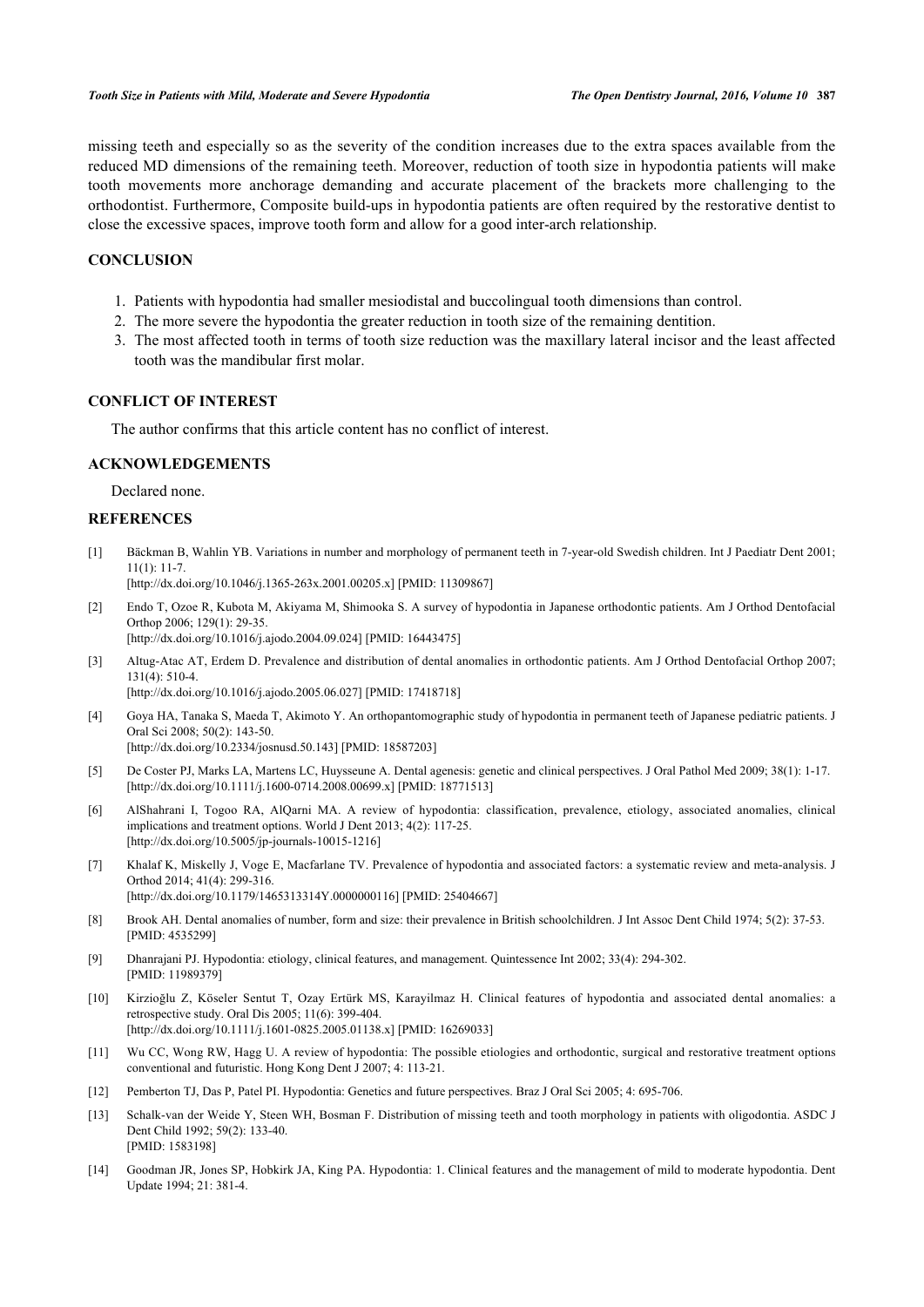#### **388** *The Open Dentistry Journal, 2016, Volume 10 Khaled Khalaf*

- <span id="page-6-8"></span>[15] Schalk-van der Weide Y, Bosman F. Tooth size in relatives of individuals with oligodontia. Arch Oral Biol 1996; 41(5): 469-72. [\[http://dx.doi.org/10.1016/0003-9969\(95\)00143-3](http://dx.doi.org/10.1016/0003-9969(95)00143-3)] [PMID: [8809310](http://www.ncbi.nlm.nih.gov/pubmed/8809310)]
- <span id="page-6-4"></span>[16] Vastardis H. The genetics of human tooth agenesis: new discoveries for understanding dental anomalies. Am J Orthod Dentofacial Orthop 2000; 117(6): 650-6.
	- [\[http://dx.doi.org/10.1016/S0889-5406\(00\)70173-9\]](http://dx.doi.org/10.1016/S0889-5406(00)70173-9) [PMID: [10842107](http://www.ncbi.nlm.nih.gov/pubmed/10842107)]
- <span id="page-6-1"></span>[17] Brook AH, Elcock C, al-Sharood MH, McKeown HF, Khalaf K, Smith RN. Further studies of a model for the etiology of anomalies of tooth number and size in humans. Connect Tissue Res 2002; 43(2-3): 289-95. [\[http://dx.doi.org/10.1080/03008200290000718\]](http://dx.doi.org/10.1080/03008200290000718) [PMID: [12489172](http://www.ncbi.nlm.nih.gov/pubmed/12489172)]
- <span id="page-6-5"></span>[18] Polder BJ, Van't Hof MA, Van der Linden FP, Kuijpers-Jagtman AM. A meta-analysis of the prevalence of dental agenesis of permanent teeth. Community Dent Oral Epidemiol 2004; 32(3): 217-26. [\[http://dx.doi.org/10.1111/j.1600-0528.2004.00158.x\]](http://dx.doi.org/10.1111/j.1600-0528.2004.00158.x) [PMID: [15151692](http://www.ncbi.nlm.nih.gov/pubmed/15151692)]
- [19] Fekonja A. Hypodontia in orthodontically treated children. Eur J Orthod 2005; 27(5): 457-60. [\[http://dx.doi.org/10.1093/ejo/cji027\]](http://dx.doi.org/10.1093/ejo/cji027) [PMID: [16043466](http://www.ncbi.nlm.nih.gov/pubmed/16043466)]
- <span id="page-6-0"></span>[20] Rakhshan V. Meta-analysis and systematic review of factors biasing the observed prevalence of congenitally missing teeth in permanent dentition excluding third molars. Prog Orthod 2013; 14: 33. [\[http://dx.doi.org/10.1186/2196-1042-14-33\]](http://dx.doi.org/10.1186/2196-1042-14-33) [PMID: [24325806](http://www.ncbi.nlm.nih.gov/pubmed/24325806)]
- <span id="page-6-2"></span>[21] Hobkirk JA, Gill DS, Jones SP, Hemmings KW, et al. Hypodontia: A team approach to management. 1<sup>st</sup> ed. Chichester: Wiley-Blackwell 2011.
- <span id="page-6-3"></span>[22] Hosur MB, Puranik RS, Vanaki SS. Oligodontia: A case report and review of literature. World J Dent 2011; 2(3): 259-62. [\[http://dx.doi.org/10.5005/jp-journals-10015-1093\]](http://dx.doi.org/10.5005/jp-journals-10015-1093)
- <span id="page-6-6"></span>[23] Mattheeuws N, Dermaut L, Martens G. Has hypodontia increased in Caucasians during the 20<sup>th</sup> century? A meta-analysis. Eur J Orthod 2004; 26(1): 99-103.
	- [\[http://dx.doi.org/10.1093/ejo/26.1.99\]](http://dx.doi.org/10.1093/ejo/26.1.99) [PMID: [14994889](http://www.ncbi.nlm.nih.gov/pubmed/14994889)]
- <span id="page-6-7"></span>[24] Boruchov MJ, Green LJ. Hypodontia in human twins and families. Am J Orthod 1971; 60(2): 165-74. [\[http://dx.doi.org/10.1016/0002-9416\(71\)90032-7](http://dx.doi.org/10.1016/0002-9416(71)90032-7)] [PMID: [5283998](http://www.ncbi.nlm.nih.gov/pubmed/5283998)]
- <span id="page-6-9"></span>[25] Brook AH. A unifying aetiological explanation for anomalies of human tooth number and size. Arch Oral Biol 1984; 29(5): 373-8. [\[http://dx.doi.org/10.1016/0003-9969\(84\)90163-8](http://dx.doi.org/10.1016/0003-9969(84)90163-8)] [PMID: [6611147](http://www.ncbi.nlm.nih.gov/pubmed/6611147)]
- [26] Vastardis H, Karimbux N, Guthua SW, Seidman JG, Seidman CE. A human MSX1 homeodomain missense mutation causes selective tooth agenesis. Nat Genet 1996; 13(4): 417-21. [\[http://dx.doi.org/10.1038/ng0896-417](http://dx.doi.org/10.1038/ng0896-417)] [PMID: [8696335](http://www.ncbi.nlm.nih.gov/pubmed/8696335)]
- [27] Ahmad W, Brancolini V, ul Faiyaz MF, *et al.* A locus for autosomal recessive hypodontia with associated dental anomalies maps to chromosome 16q12.1. Am J Hum Genet 1998; 62(4): 987-91. [\[http://dx.doi.org/10.1086/301799\]](http://dx.doi.org/10.1086/301799) [PMID: [9529357](http://www.ncbi.nlm.nih.gov/pubmed/9529357)]
- [28] Goldenberg M, Das P, Messersmith M, Stockton DW, Patel PI, D'Souza RN. Clinical, radiographic, and genetic evaluation of a novel form of autosomal-dominant oligodontia. J Dent Res 2000; 79(7): 1469-75. [\[http://dx.doi.org/10.1177/00220345000790070701\]](http://dx.doi.org/10.1177/00220345000790070701) [PMID: [11005730](http://www.ncbi.nlm.nih.gov/pubmed/11005730)]
- [29] Arte S, Nieminen P, Apajalahti S, Haavikko K, Thesleff I, Pirinen S. Characteristics of incisor-premolar hypodontia in families. J Dent Res 2001; 80(5): 1445-50. [\[http://dx.doi.org/10.1177/00220345010800051201\]](http://dx.doi.org/10.1177/00220345010800051201) [PMID: [11437217](http://www.ncbi.nlm.nih.gov/pubmed/11437217)]
- [30] Pirinen S, Kentala A, Nieminen P, Varilo T, Thesleff I, Arte S. Recessively inherited lower incisor hypodontia. J Med Genet 2001; 38(8): 551-6. [\[http://dx.doi.org/10.1136/jmg.38.8.551](http://dx.doi.org/10.1136/jmg.38.8.551)] [PMID: [11494968\]](http://www.ncbi.nlm.nih.gov/pubmed/11494968)
- [31] Alaluusua S, Calderara P, Gerthoux PM, *et al.* Developmental dental aberrations after the dioxin accident in Seveso. Environ Health Perspect 2004; 112(13): 1313-8. [\[http://dx.doi.org/10.1289/ehp.6920](http://dx.doi.org/10.1289/ehp.6920)] [PMID: [15345345\]](http://www.ncbi.nlm.nih.gov/pubmed/15345345)
- [32] Marec-Berard P, Azzi D, Chaux-Bodard AG, Lagrange H, Gourmet R, Bergeron C. Long-term effects of chemotherapy on dental status in children treated for nephroblastoma. Pediatr Hematol Oncol 2005; 22(7): 581-8. [\[http://dx.doi.org/10.1080/08880010500198848\]](http://dx.doi.org/10.1080/08880010500198848) [PMID: [16166051](http://www.ncbi.nlm.nih.gov/pubmed/16166051)]
- [33] Thesleff I. The genetic basis of tooth development and dental defects. Am J Med Genet A 2006; 140(23): 2530-5. [\[http://dx.doi.org/10.1002/ajmg.a.31360](http://dx.doi.org/10.1002/ajmg.a.31360)] [PMID: [16838332\]](http://www.ncbi.nlm.nih.gov/pubmed/16838332)
- [34] Cobourne MT. Familial human hypodontia-is it all in the genes? Br Dent J 2007; 203(4): 203-8. [\[http://dx.doi.org/10.1038/bdj.2007.732](http://dx.doi.org/10.1038/bdj.2007.732)] [PMID: [17721480\]](http://www.ncbi.nlm.nih.gov/pubmed/17721480)
- [35] Keller JM, Huet-Hudson YM, Leamy LJ. Qualitative effects of dioxin on molars vary among inbred mouse strains. Arch Oral Biol 2007; 52(5): 450-4. [\[http://dx.doi.org/10.1016/j.archoralbio.2006.10.017](http://dx.doi.org/10.1016/j.archoralbio.2006.10.017)] [PMID: [17141729](http://www.ncbi.nlm.nih.gov/pubmed/17141729)]
- [36] Yamaguchi T, Tomoyasu Y, Nakadate T, Oguchi K, Maki K. Allergy as a possible predisposing factor for hypodontia. Eur J Orthod 2008;